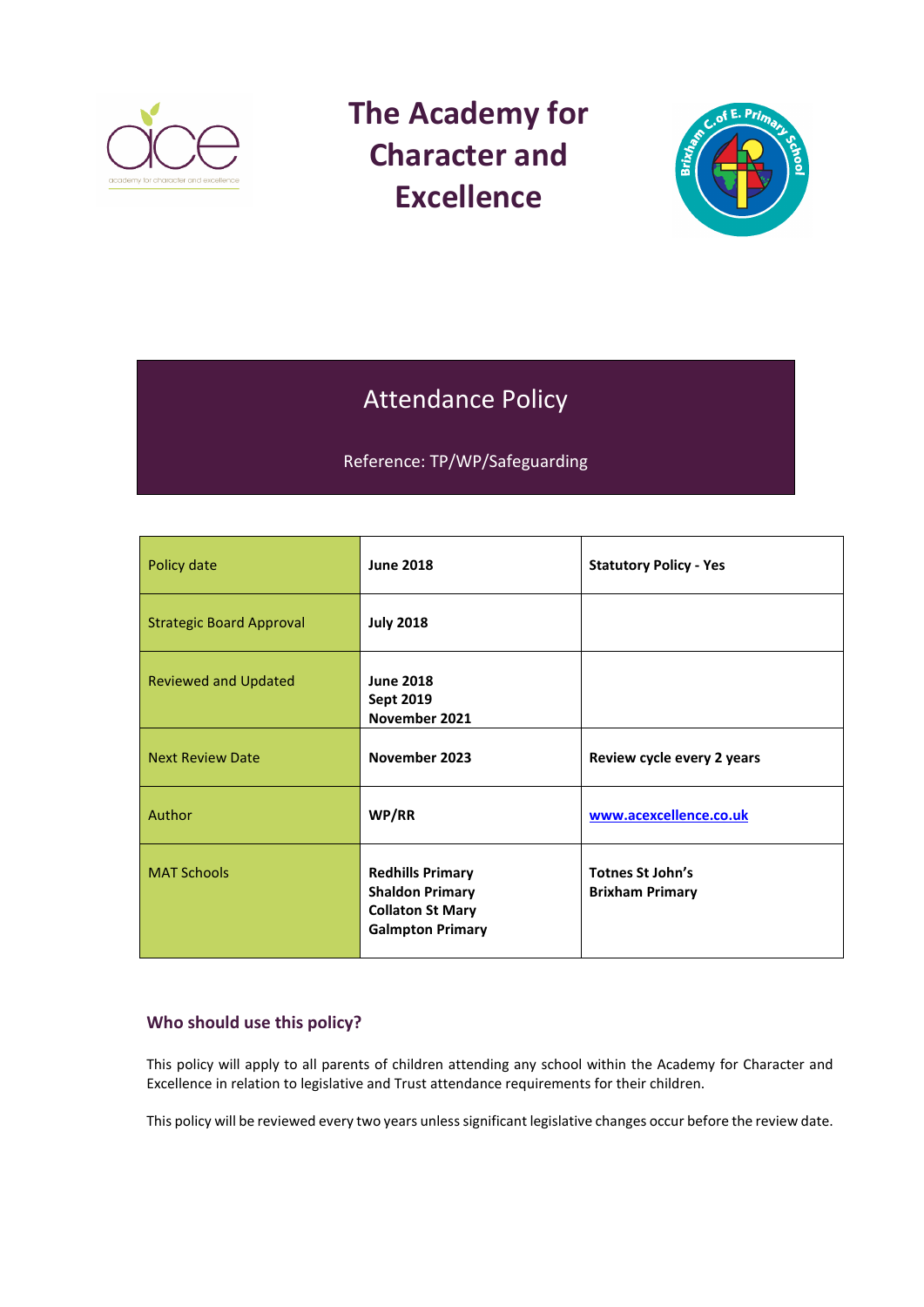#### *John 10:10*

#### *I have come that they may have life, and have it to the full.*

Our school's approach to this policy follows that of the Church of England Education Office in that it seeks to be faith-sensitive and inclusive. It is underpinned by Our Vision of *'Life in all its fullness*' and ensures that all of school life incorporates the values of the Christian Faith. These values are central to all that we do and determine how we will implement all policies and procedures. We want to ensure that through our gateways of citizenship, leadership, expression, exploration and flourishing, all pupils and adults are shown how to be compassionate, passionate, honest, inspiring and responsible individuals. By starting with our vision, we aim to ensure that all members of our school community understand our expectations, our practise and the ways in which we will implement this Policy.

## **Contents**

| 1.  |  |
|-----|--|
| 2.  |  |
| 3.  |  |
| 4.  |  |
|     |  |
|     |  |
|     |  |
| 8.  |  |
| 9.  |  |
| 10. |  |
|     |  |
| 12. |  |
| 13. |  |
|     |  |
| 15. |  |
|     |  |
|     |  |
|     |  |
|     |  |
|     |  |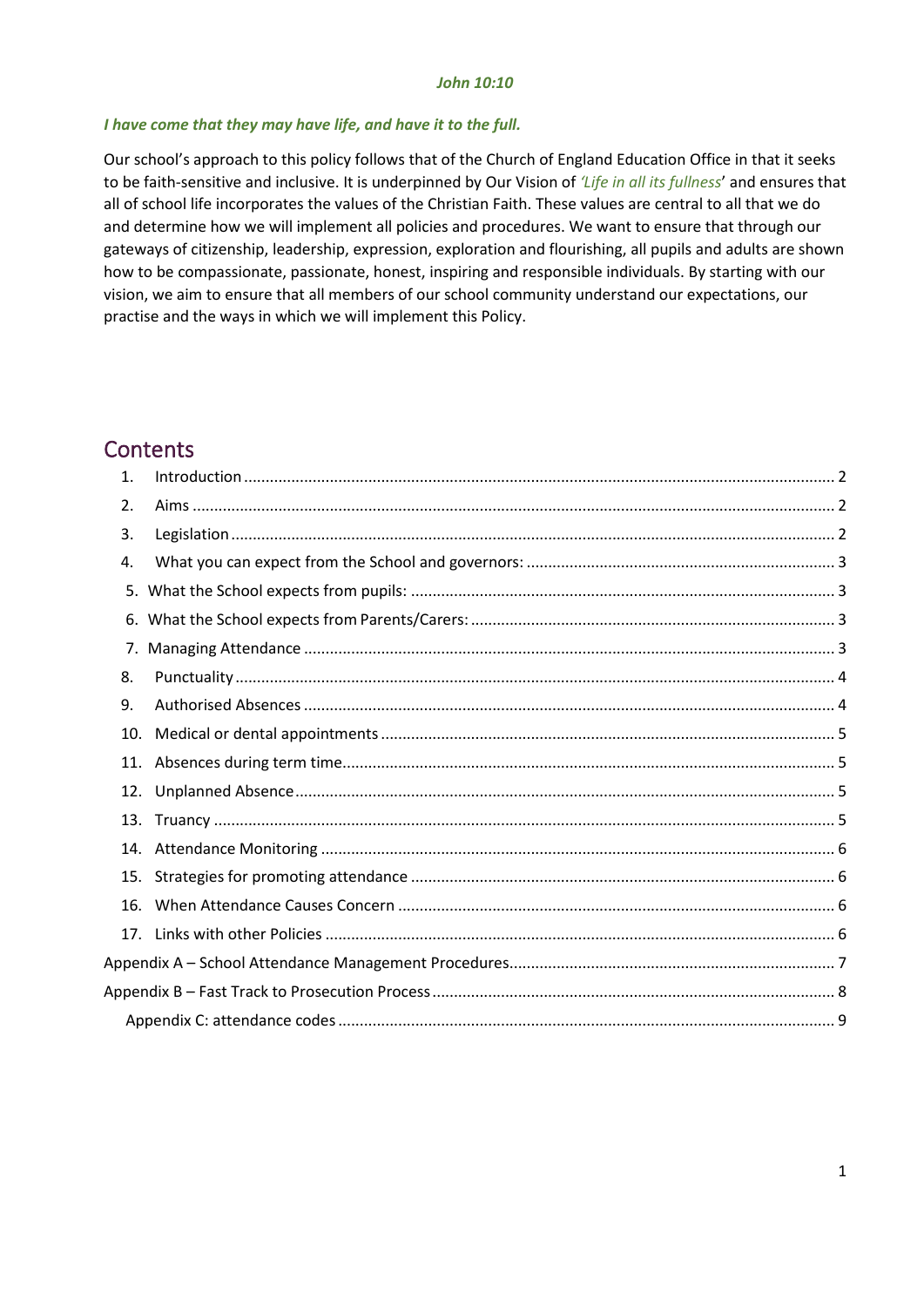#### <span id="page-2-0"></span>**1. Introduction**

The Trust is committed to providing a full and effective educational experience for all pupils. We believe that if pupils are to benefit from education, punctual, daily attendance is crucial. Irregular attendance undermines the educational process and can lead to educational and social disadvantage.

The Trust actively promotes and encourages 100 per cent attendance for all our pupils. We recognize that parents have a vital role to play and that there is a need to establish strong home-school links and communication systems that can be utilised whenever there is concern about attendance.

If there are problems which affect a pupil's attendance, we will investigate, identify and strive in partnership with parents and pupils to resolve those problems as quickly and efficiently as possible. We will adopt a clearly focused approach aimed at returning the pupil to full attendance at all times.

#### <span id="page-2-1"></span>**2. Aims**

Brixham Church of England Primary School aims to meet its obligations with regards to school attendance by:

- 1. Promoting good attendance and reducing absence, including persistent absence
- 2. Ensuring every pupil has access to full-time education to which they are entitled
- 3. Acting early to address patterns of absence
- 4. We will also support parents to perform their legal duty to ensure their child/ren of compulsory school age attend regularly (above 95%), and will promote and support punctuality in attending lessons.

#### <span id="page-2-2"></span>**3. Legislation**

The Education Act 1996 requires parents/carers to ensure their children receive effective, full- time education, either by regular attendance at school or otherwise. Schools are responsible for recording pupil attendance twice a day; once at the start of the morning session and once during the afternoon session.

The government expects:

- a. Schools and local authorities to:
	- Promote good attendance and reduce absence, including persistent absence;
	- Ensure every pupil has access to full-time education to which they are entitled; and,
	- Act early to address patterns of absence.
- b. Parents to perform their legal duty by ensuring their children of compulsory school age who are registered at school attend regularly.
- c. All pupils to be punctual to their lessons.

This policy meets the requirements of the [school attendance guidance](https://www.gov.uk/government/publications/school-attendance) from the Department for Education (DfE), and refers to the DfE's statutory guidance o[n school attendance parental responsibility measures.](https://www.gov.uk/government/publications/parental-responsibility-measures-for-behaviour-and-attendance) These documents are drawn from the following legislation setting out the legal powers and duties that govern school attendance:

- o [The Education Act 1996](https://www.legislation.gov.uk/ukpga/1996/56/contents)
- o [The Education Act 2002](https://www.legislation.gov.uk/ukpga/2002/32/contents)
- o [The Education and Inspections Act 2006](https://www.legislation.gov.uk/ukpga/2006/40/contents)
- o [The Education \(Pupil Registration\) \(England\) Regulations 2006](http://www.legislation.gov.uk/uksi/2006/1751/contents/made)
- o [The Education \(Pupil Registration\) \(England\) \(Amendment\) Regulations 2010](http://www.legislation.gov.uk/uksi/2010/1725/contents/made)
- o [The Education \(Pupil Registration\) \(England\) \(Amendment\) Regulations 2011](http://www.legislation.gov.uk/uksi/2011/1625/contents/made)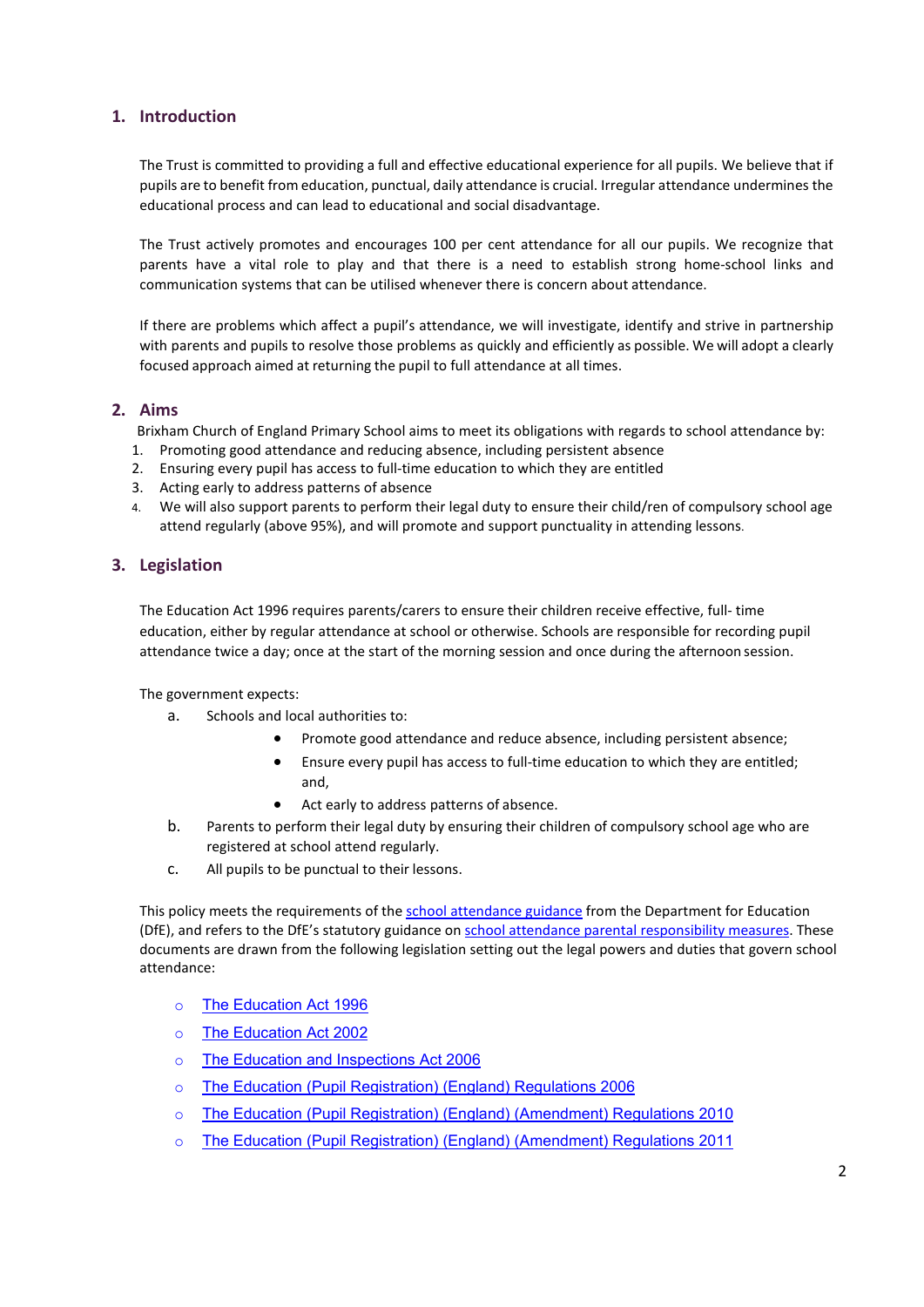- o [The Education \(Pupil Registration\) \(England\) \(Amendment\) Regulations 2013](http://www.legislation.gov.uk/uksi/2013/756/contents/made)
- o [The Education \(Pupil Registration\) \(England\) \(Amendment\) Regulations 2016](http://www.legislation.gov.uk/uksi/2016/792/contents/made)
- o [The Education \(Penalty Notices\) \(England\) \(Amendment\) Regulations 2013](http://www.legislation.gov.uk/uksi/2013/757/contents/made)

This policy also refers to the DfE's guidance on the [school census,](https://www.gov.uk/government/publications/school-census-2017-to-2018-guide-for-schools-and-las) which explains the persistent absence threshold.

This policy complies with our funding agreement and articles of association.

#### <span id="page-3-0"></span>**4. What you can expect from the School and governors:**

- We will promote good attendance and punctuality and will investigate any unexplained and/or unjustified absence.
- We will work closely with parents/carers where pupil's absence is cause for concern.
- We will support pupils to achieve good attendance and punctuality.
- We will support pupils returning to school after prolonged absence.
- We will report absence yearly via the annual school report, or more regularly if there are any concerns
- Governors will monitor attendance figures for the whole school on at least a termly basis.
- Governors will hold headteacher to account for the implementation of this policy.

#### <span id="page-3-1"></span>**5. What the School expects from pupils:**

- a. To attend regularly and on time.
- b. To be punctual.

#### <span id="page-3-2"></span>**6. What the School expects from Parents/Carers:**

- a. To ensure their child attends the school on those days it is open, punctually, dressed in full uniform and equipped to learn.
- b. To ensure their child attends every day the school is open unless they are too ill to do so.
- c. To avoid arranging holidays during term time.
- d. To immediately inform the school if their child is unable to attend.
- e. To avoid making medical appointments during school time as far as possible.

#### <span id="page-3-3"></span>**7. Managing Attendance**

#### **Attendance register**

By law, all schools (except those where all pupils are boarders) are required to keep an attendance register, and all pupils must be placed on this register.

The attendance register will be taken at the start of the first session of each school day and once during the second session. It will mark whether every pupil is:

- Present
- Attending an approved off-site educational activity
- Absent
- Unable to attend due to exceptional circumstances

Any amendment to the attendance register will include:

• The original entry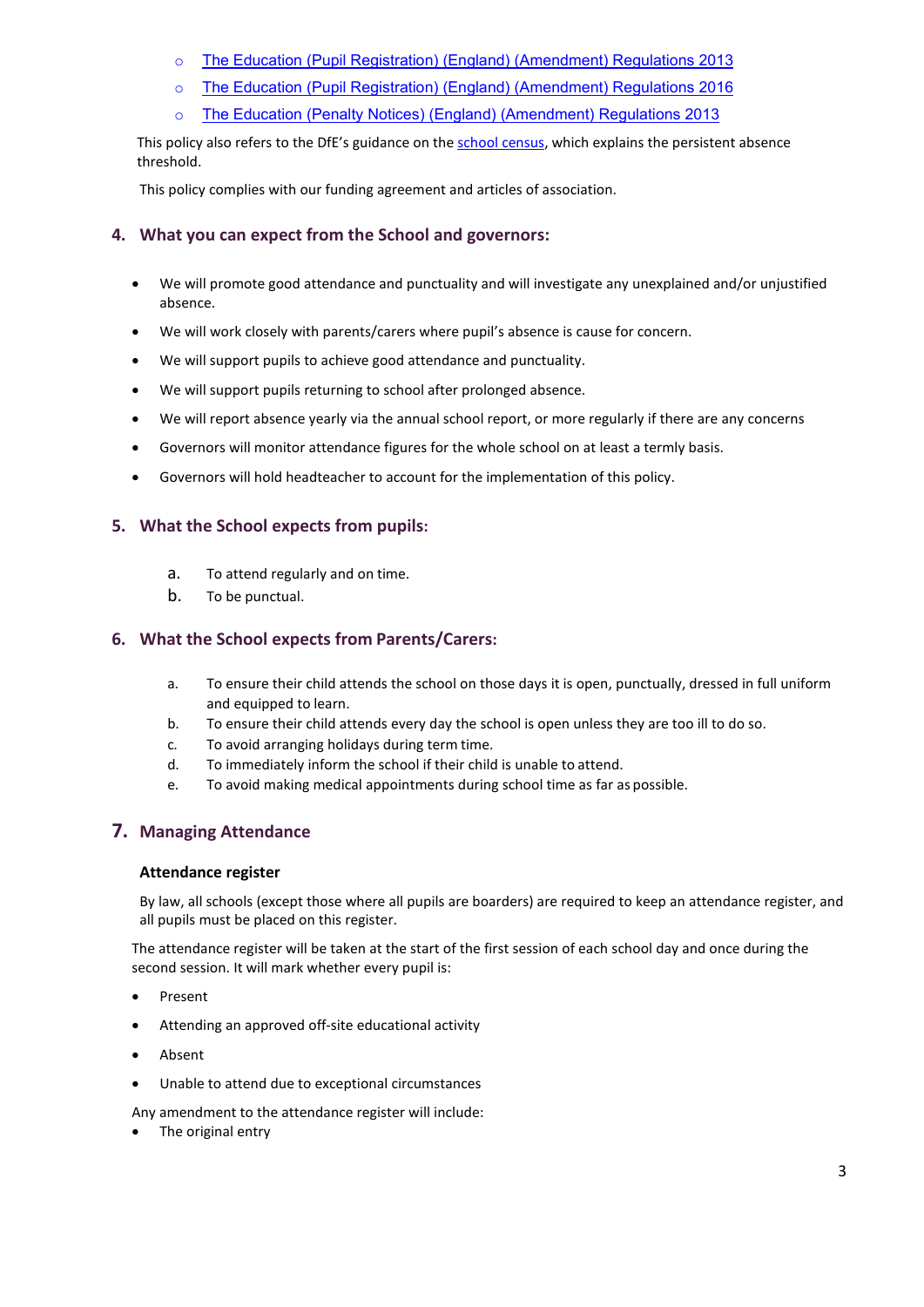- The amended entry
- The reason for the amendment
- The date on which the amendment was made
- The name and position of the person who made the amendment

See appendix C for the DfE attendance codes.

Every entry in the attendance register will be preserved for 3 years after the date on which the entry was made.

If an attendance award system is used within a school, an attendance reward willtake exceptions for 'authorised absence' into account, which are pupils whose absence marks relate to a recognised impairment (as the Equality Act 2010 requires us to treat those with a disability 'more favourably') or those pupils granted leave for religious observance or when you are absent for school trips or attending another educational setting or a necessary medical appointment.

#### <span id="page-4-0"></span>**8. Punctuality**

It is the responsibility of parents/carers to ensure their child attends full time education and arrives at school on time. Punctuality is monitored by the school and parents will be contacted if their child is not arriving to school on time. If a child persistently arrives after the registers close, cases will be referred to the EWO (Educational Welfare Officer) for further investigation.

A pupil who arrives late but before the register has closed will be marked as late, using the appropriate code.

A pupil who arrives after the register has closed will be marked as absent, using the appropriate code.

#### <span id="page-4-1"></span>**9. Authorised Absences**

Headteachers may not grant any leave of absence to pupils during term time unless they consider there to be 'exceptional circumstances'.

The school considers each application for term-time absence individually, taking into account the specific facts, circumstances and relevant context behind the request. A leave of absence is granted entirely at the headteacher's discretion.

Absences from school will only be classified as authorised for the following reasons:

- a. Genuine illness
- b. Unavoidable medical / dental appointments
- c. Days of religious observance where the day is exclusively set apart for religious observance by the religious body to which the pupil's parents belong. If necessary, the school will seek advice from the parents' religious body to confirm whether the day is set apart
- d. Exceptional circumstances, such as bereavement or marriage of an immediate family member
- e. Seeing a parent who is on leave from the armed forces
- f. External examinations
- *g.* Traveller pupils travelling for occupational purposes this covers Roma, English and Welsh Gypsies, Irish and Scottish Travellers, Showmen (fairground people) and Circus people, Bargees (occupational boat dwellers) and New Travellers. Absence may be authorised only when a Traveller family is known to be travelling for occupational purposes and has agreed this with the school but it is not known whether the pupil is attending educational provision
- h. Attending other educational settings
- i. Exceptional circumstances authorised by the Headteacher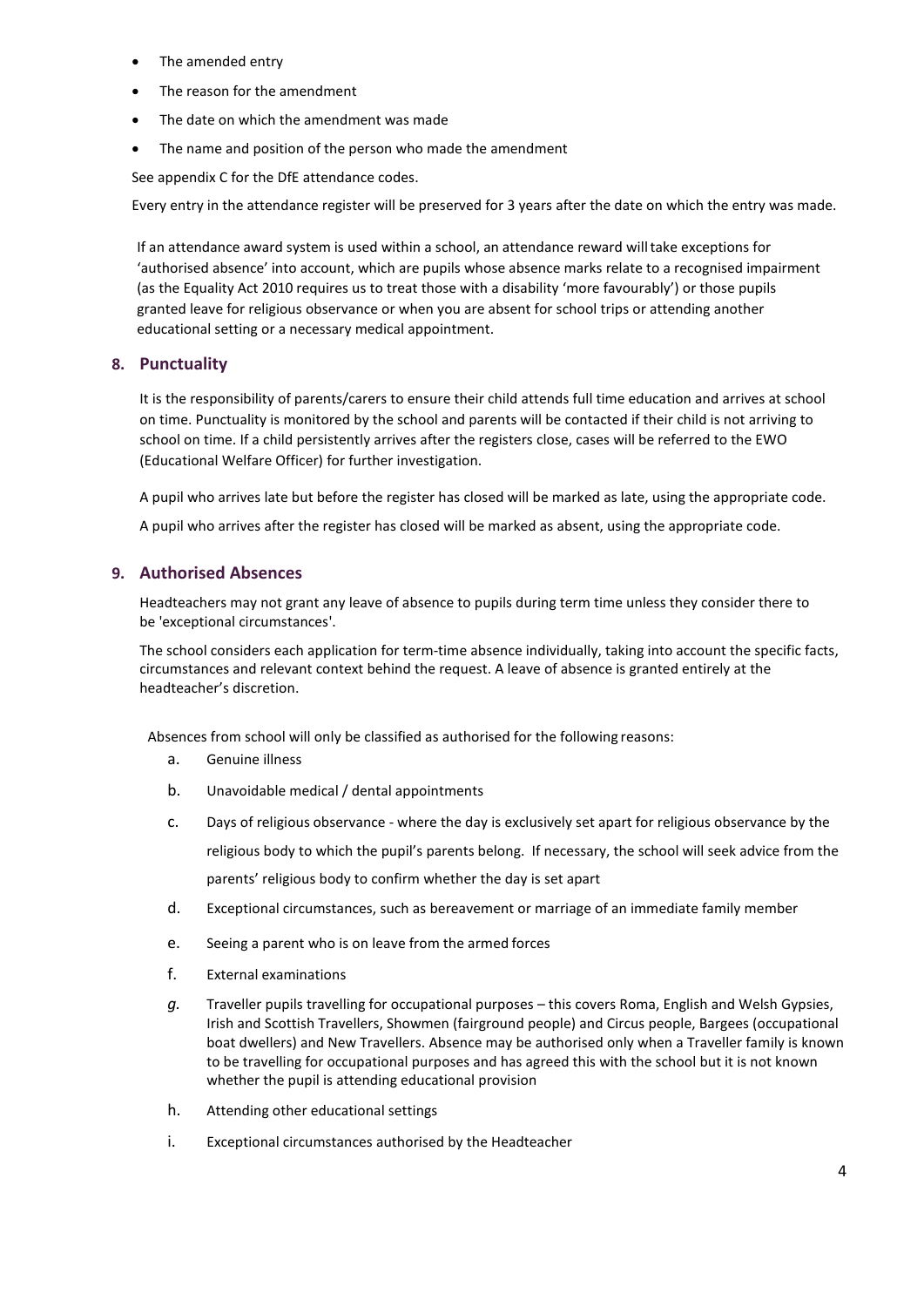#### <span id="page-5-0"></span>**10. Medical or dental appointments**

Missing registration for a medical or dental appointment is counted as an authorised absence; advance notice is required for authorising these absences. Routine appointments i.e. dental check- ups, eye tests should be made out of school hours or during school holidays. For any appointments during the school day, please bring in your child's appointment card/letter; the office staff will take a copy and this is added toyour child's school record

However, we encourage parents to make medical and dental appointments out of school hours where possible. Where this is not possible, the pupil should be out of school for the minimum amount of time necessary.

Applications for other types of absence in term time must also be made in advance. Information relating to whether the school can authorise such absences can be found in section 9.

#### <span id="page-5-1"></span>**11. Absences during term time**

Permission must be sought in advance to take a pupil out of school during term time, which can only be requested from a parent/carer with parental responsibility and with whom the child normally lives.

If the circumstances relating to this request are considered exceptional and the absence is authorised by the school, the authorising of the absences will be conditional on the child's attendance being satisfactory up to the date covered by this request. If the school withdraws the authorisation due to the attendance dropping to an unacceptable level, the parent/carer will be informed of this in writing.

If a request is refused and the child is taken out of school, this will be recorded as an unauthorised absence, which may then be liable to a penalty notice, payable by each parent/carer, or the subject of court proceedings which could result in a fine of upto £2,500 and/or a term of imprisonment of up to 3 months.

#### <span id="page-5-2"></span>**12. Unplanned Absence**

Parents must notify the school on the first day of an unplanned absence – for example, if their child is unable to attend due to ill health – by 8.50am or as soon as practically possible (see Appendix A for the school attendance management procedures).

Absence due to illness will be authorised unless the school has a genuine concern about the authenticity of the illness.

The school will follow up any absences to ascertain the reason, ensure proper safeguarding action is taken where necessary, identify whether the absence is approved or not and identify the correct attendance code to use (Please refer to Appendix C).

If the authenticity of the illness is in doubt, the school may ask parents to provide medical evidence, such as a doctor's note, prescription, appointment card or other appropriate form of evidence. We will not ask for medical evidence unnecessarily.

If the school is not satisfied about the authenticity of the illness, the absence will be recorded as unauthorised and parents will be notified of this in advance.

#### <span id="page-5-3"></span>**13. Truancy**

It is the legal responsibility of parents/carers to ensure their child attends all lessons as required. Parents/carers will be contacted by the school, who works closely with the Educational Welfare Officer if their child has been identified as truanting from the school. Persistent cases may be referred to the Educational Welfare Officer who may consider issuing a Penalty Notice.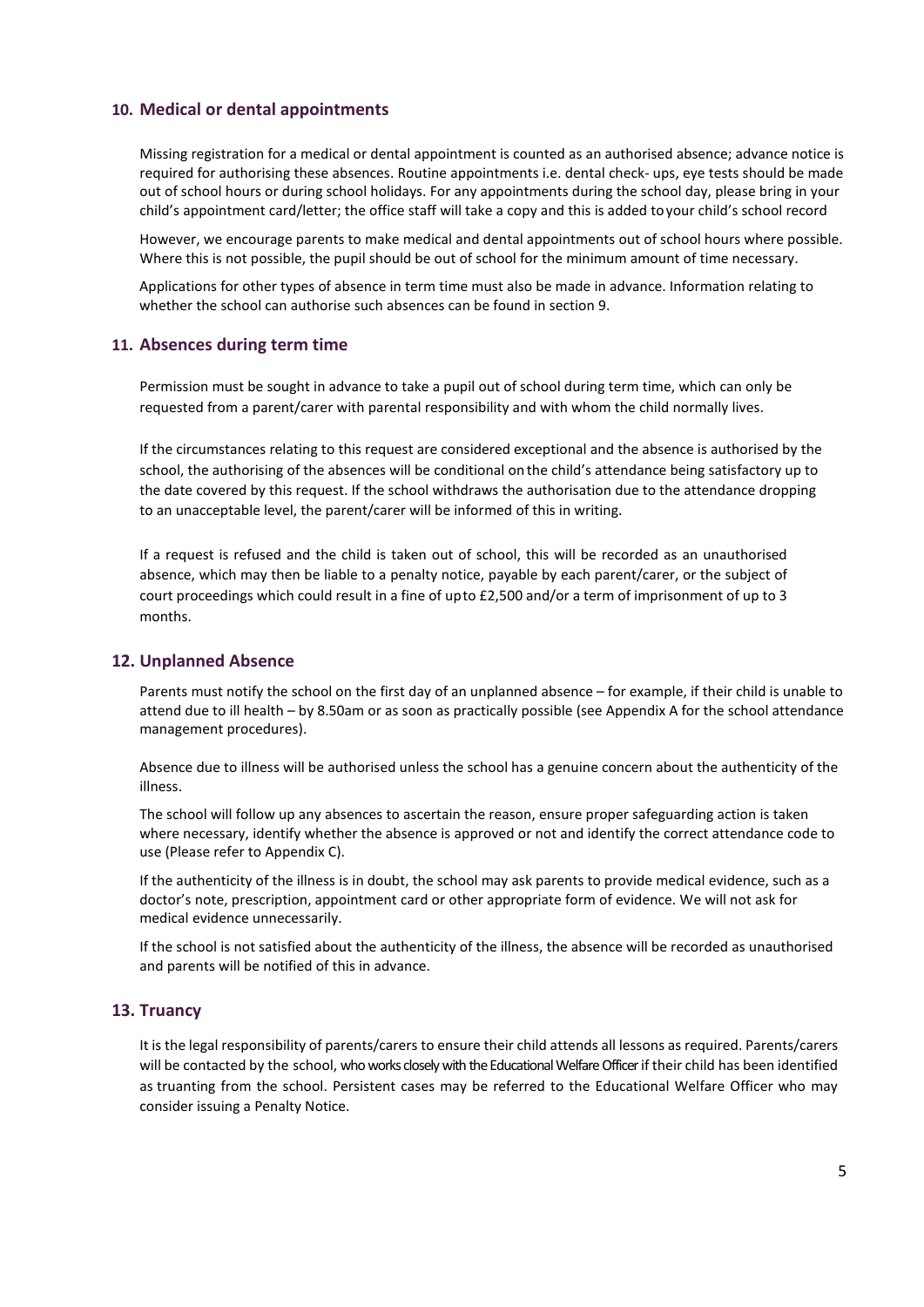#### <span id="page-6-0"></span>**14. Attendance Monitoring**

Attendance is monitored daily and weekly. Parents are expected to call the school in the morning if their child is going to be absent due to ill health (see Appendix A).

If a pupil has three bouts of illness within a term we will issue parents with a letter outlining the schools concerns around attendance. If the pupil's absence continues to rise the parents will be contacted to discuss the reasons for this and if there is no improvement, we will consider involving an education welfare officer.

The persistent absence threshold is 10%. If a pupil's individual overall absence rate is greater than or equal to 10%, the pupil will be classified as a persistent absentee.

Pupil-level absence data is collected each term and published at national and local authority level through the DfE's school absence national statistics releases. The underlying school-level absence data is published alongside the national statistics. We compare our attendance data to the national average, and share this with governors.

#### <span id="page-6-1"></span>**15. Strategies for promoting attendance**

All our pupils are rewarded for good attendance and presentations are made during school assemblies to celebrate this.

#### <span id="page-6-2"></span>**16. When Attendance Causes Concern**

If a child of compulsory school age fails to attend regularly at a school at which they are registered, or at a place where alternative provision is provided for them, the parents may be guilty of an offence and can be prosecuted by the local authority.

The school will utilise the support of the Education Welfare Officer (EWO), where attendance is a concern. The EWO service can support and advise parent/carers who may be experiencing difficulties with their child's attendance.

If attendance continues to be unacceptable, the school, with support from the Educational Welfare Service, will instigate the fast track to prosecution process as per the flow chart in Appendix C

For continued unacceptable attendance the local authority may make the decision to issue a Penalty Notice. If issued with a penalty notice, parents must pay £60 within 21 days or £120 within 28 days. The payment must be made directly to the local authority.

The decision on whether or not to issue a penalty notice ultimately rests with the headteacher, following the local authority's code of conduct for issuing penalty notices. This may take into account:

- A number of unauthorised absences occurring within a rolling academic year
- One-off instances of irregular attendance, such as holidays taken in term time without permission
- Where an excluded pupil is found in a public place during school hours without a justifiable reason

In certain circumstances, a parent/carer may be prosecuted and be required to attend the Magistrates Court where they could face up to 3 months' imprisonment and/or a fine of up to £2,500. The parent/carer will be given every opportunity to improve their child's attendance and they will receive a written warning before any legal action istaken.

#### <span id="page-6-3"></span>**17. Links with other Policies**

This policy is linked to our Safeguarding and Child Protection policy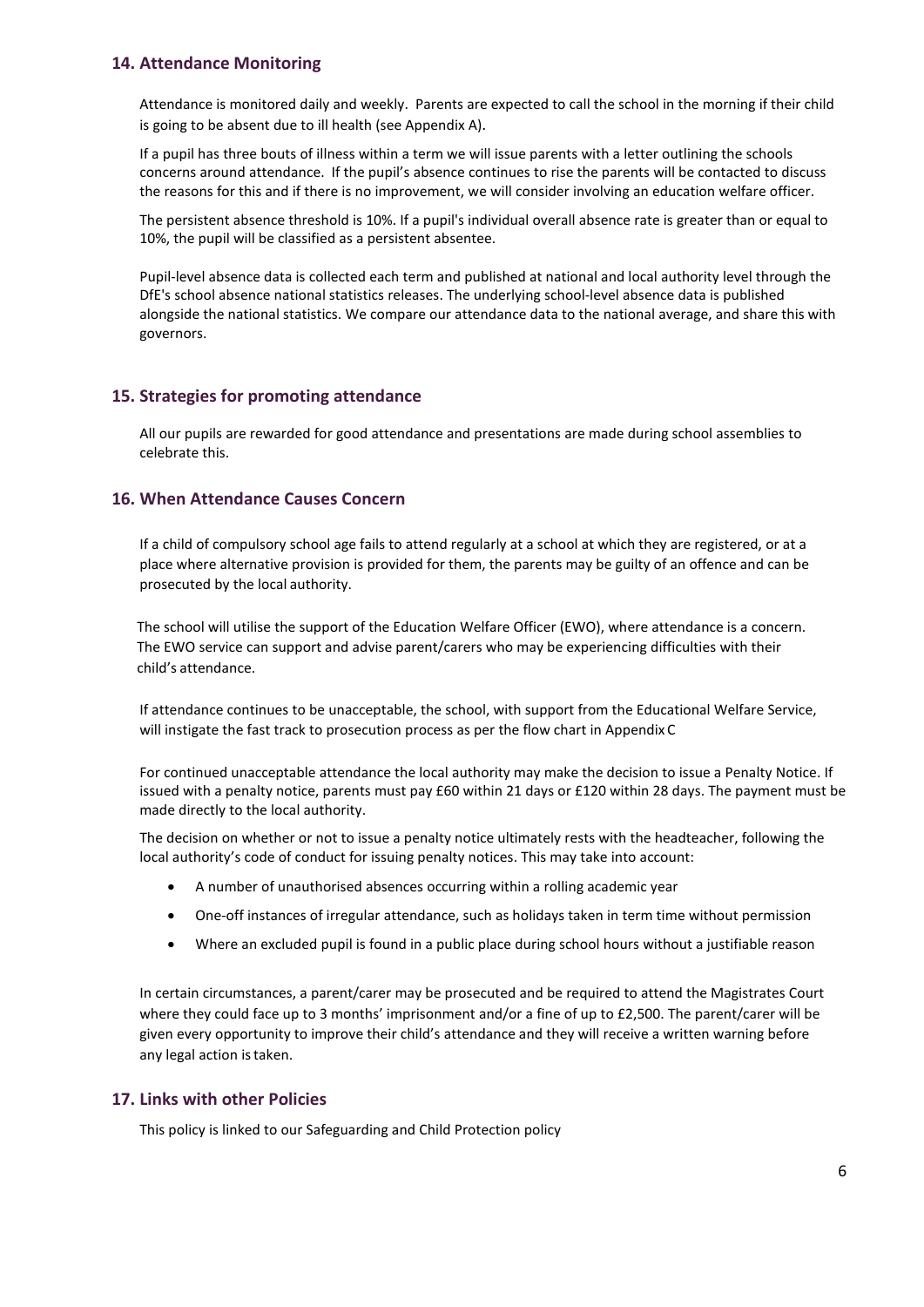#### <span id="page-7-0"></span>**Appendix A – School Attendance Management Procedures**



## **Brixham Church of England Primary School Attendance Management Procedures**

- a. Registration is between 8.50am and 9.00am. Pupils arriving after 8.50am but before 9.00am are deemed as late 'before registration closes'. Pupils arriving after 9.00am areconsidered late 'after registration has closed', they then lose their mark for the whole session and it is recorded as 'unauthorised'.
- b. If your child is ill, or absent from school for any reason, it is expected that parents/carers will ring in to the school office in the morning before 8.50am to inform the school of the reason for absence. If your child is unwell, please give details of the illness.
- c. The school has an answerphone and it is acceptable for a parent to leave a message. If no message has been received, the office staff will contact the parent
- d. Routine appointments i.e. dental check- ups, eye tests should be made out of school hours or during school holidays. For any appointments during the school day, please bring in your child's appointment card/letter; the office staff will take a copy and this is added toyour child's school record.
- e. If the absence is for more than one day the school should be kept informed on a daily basis. If a pupil is absent due to illness for more than three days, the parent will be asked to provide an appointment card/prescription indicating that the pupil has been seen by a medical professional.

The reason for this is that when a pupil is quite unwell for sustained periods of time, we, as a school, are obliged to demonstrate that we have followed the absence process.

This is not about the school doubting what a parent has said, it ensures that when the Education Welfare Officer (EWO) visits the school to monitor pupil attendance below 95%, we can speak on behalf of the parent and explain the circumstances surrounding a pupil's low/erratic attendance or prolonged absences.

- f. Parents will be contacted on the first day of absence whenever any pupil is absent without reason, or persistently late, and will be reminded, if necessary, of their legal responsibility for ensuring that a child of compulsory school age attends schoolregularly.
- g. The school has responsibility for following up any concerns for attendance, informing parents where there are concerns regarding attendance, and for reporting persistent problems to the designated senior leader.
- h. Warning letters will be sent home where a child's attendance drops below an acceptable standard and if not addressed this will lead to fast track prosecution.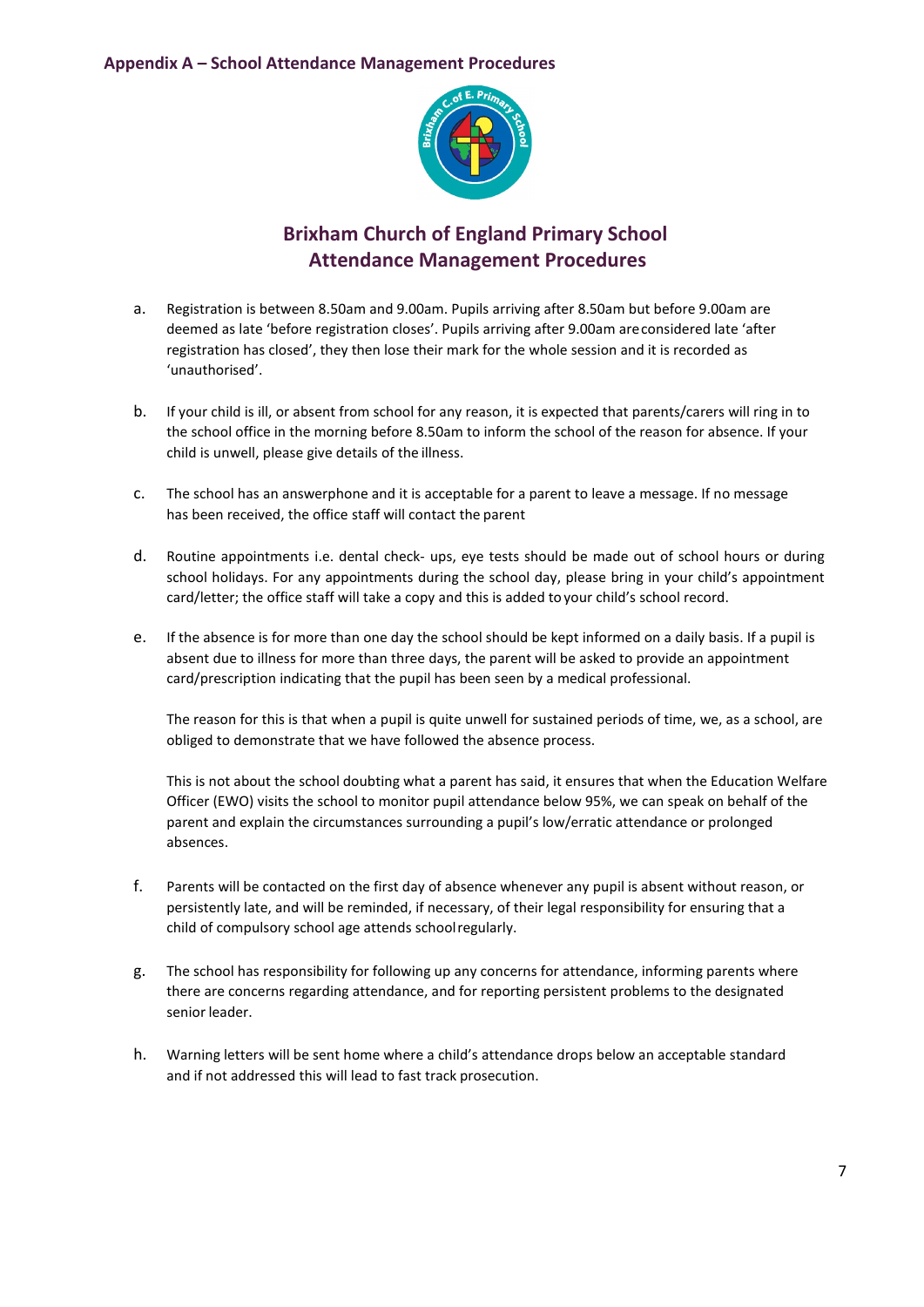<span id="page-8-0"></span>

## 8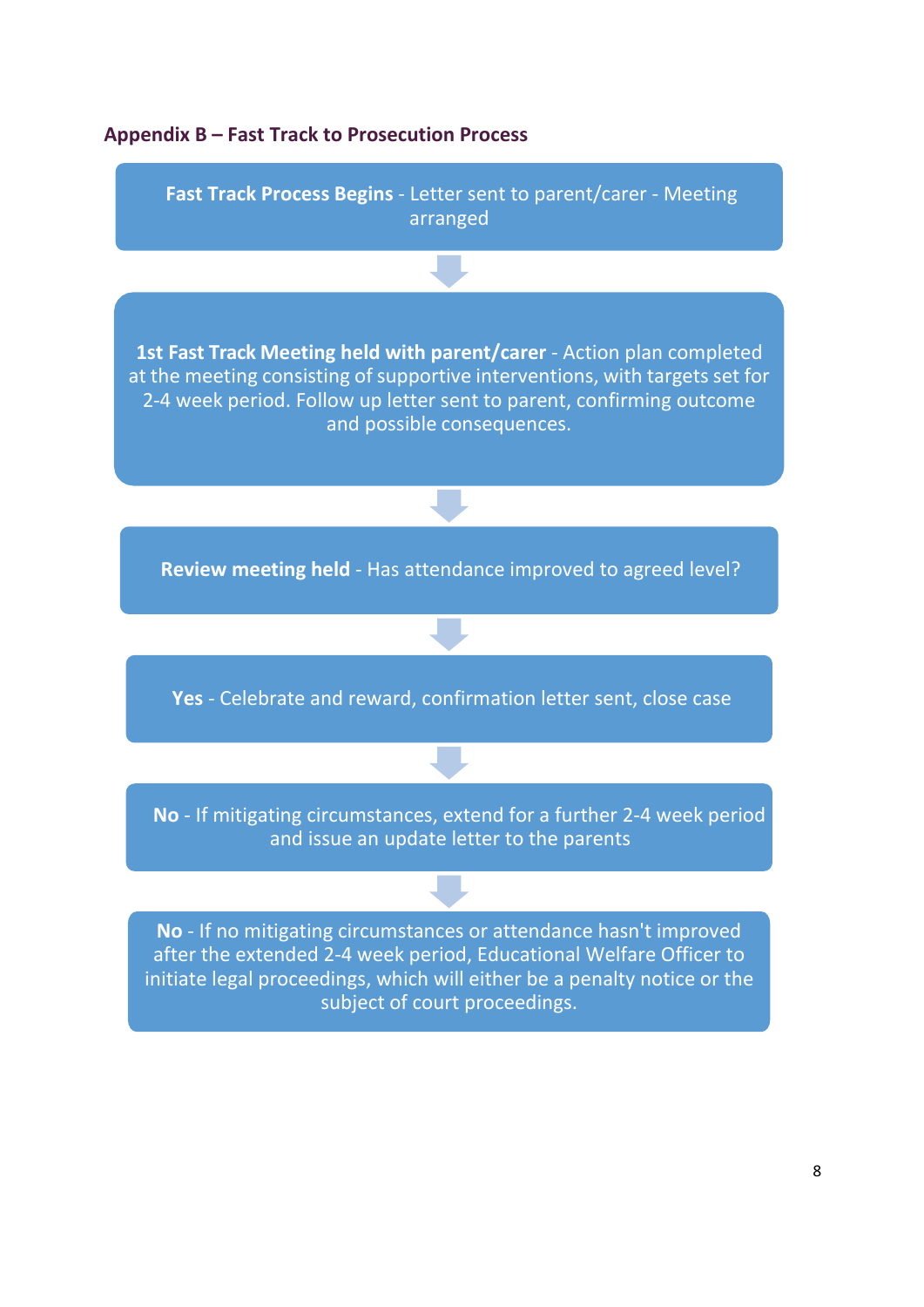## <span id="page-9-0"></span>**Appendix C: attendance codes**

The following codes are taken from the DfE's guidance on school attendance.

| <b>CODE</b> | <b>DEFINITION</b>             | <b>SCENARIO</b>                                                                    |
|-------------|-------------------------------|------------------------------------------------------------------------------------|
| $\prime$    | Present (am)                  | Pupil is present at morning registration                                           |
|             | Present (pm)                  | Pupil is present at afternoon registration                                         |
| L           | Late arrival                  | Pupil arrives late before register has closed                                      |
| в           | Off-site educational activity | Pupil is at a supervised off-site educational activity<br>approved by the school   |
| D           | Dual registered               | Pupil is attending a session at another setting where<br>they are also registered  |
| J           | Interview                     | Pupil has an interview with a prospective<br>employer/educational establishment    |
| P           | Sporting activity             | Pupil is participating in a supervised sporting activity<br>approved by the school |
| $\mathbf v$ | Educational trip or visit     | Pupil is on an educational visit/trip organised, or<br>approved, by the school     |
| W           | Work experience               | Pupil is on a work experience placement                                            |

| <b>CODE</b>  | <b>DEFINITION</b>                    | <b>SCENARIO</b>                                                               |  |
|--------------|--------------------------------------|-------------------------------------------------------------------------------|--|
|              | <b>Authorised absence</b>            |                                                                               |  |
| $\mathbf c$  | Authorised leave of absence          | Pupil has been granted a leave of absence due to<br>exceptional circumstances |  |
| Е            | Excluded                             | Pupil has been excluded but no alternative provision<br>has been made         |  |
| H            | Authorised holiday                   | Pupil has been allowed to go on holiday due to<br>exceptional circumstances   |  |
|              | <b>Illness</b>                       | School has been notified that a pupil will be absent<br>due to illness        |  |
| M            | Medical/dental appointment           | Pupil is at a medical or dental appointment                                   |  |
| R            | Religious observance                 | Pupil is taking part in a day of religious observance                         |  |
| $\mathbf{s}$ | Study leave                          | Year 11 pupil is on study leave during their public<br>examinations           |  |
|              | Gypsy, Roma and Traveller<br>absence | Pupil from a Traveller community is travelling, as<br>agreed with the school  |  |